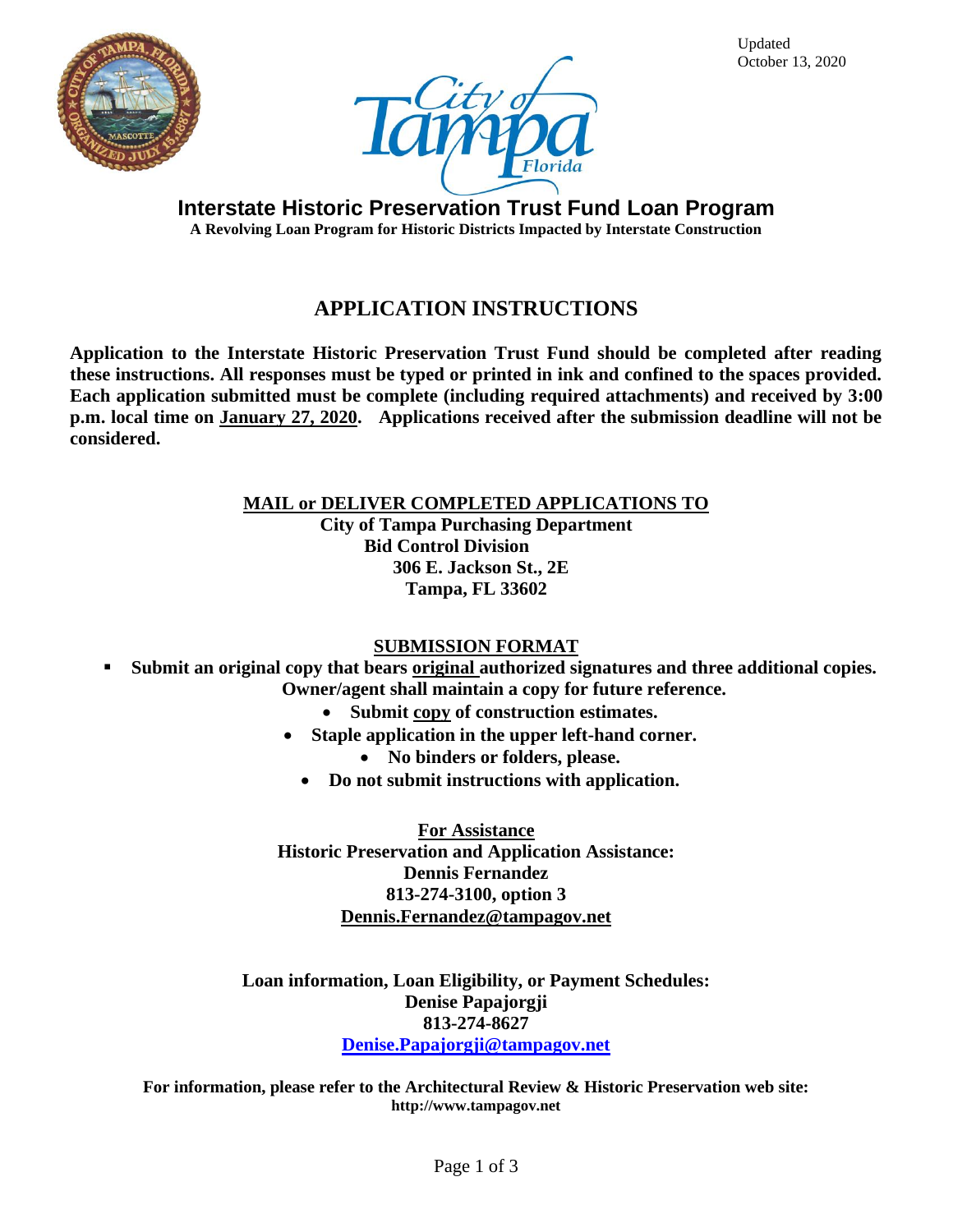



**Interstate Historic Preservation Trust Fund Loan Program**

**A Revolving Loan Program for Historic Districts Impacted by Interstate Construction**

**The following is provided to assist the applicant in completing an Application for a loan from the Interstate Historic Preservation Trust Fund (Exhibit A). Part I. & Part II. must be completed for an application to be accepted. Do not leave a request for information unanswered. If an item does not apply, insert or answer "Not Applicable (N/A)".** 

### **PART I**

- 1. Answer each item as requested.
- 2. Consult real estate records and current tax bill as needed.
	- Designation of an authorized agent requires completion of **EXHIBIT D**

#### **PART II**

- 1. Contact the Historic Preservation Office to verify if the subject property is in an eligible **National Register Historic District**.
- 2. Indicate a **Project Type** from the following project scopes: (Note: A minimum of 50% of the funds are required to be spent on exterior restoration, rehabilitation and reconstruction of architectural details).
	- **Example 1 Structural Stabilization** Includes rehabilitation to the foundation, walls, joists and planks, roof, or building frame.
	- **Electrical, Mechanical, or Plumbing** Includes the electric main power service, wiring, outlets, exterior fixtures, and control devices. Mechanical systems include heating, ventilating, air conditioning, plumbing, and fire suppression system.
	- **Mothballing** The process of closing a building temporarily to protect the building from weather, as well as to secure it from vandalism. Application for Mothballing must satisfy the National Parks Service criteria for Mothballing as delineated in *Preservation Brief #31.*
	- **II Minor Additions** Including exterior stairs to meet current code requirements, building addition for a contemporary adaptation, or reconstruction of a building portion that has been lost.
	- **Exterior Restoration/Reconstruction of Exterior Architectural Details** Includes windows and doors, chimneys, porches, and historically correct decorative details.
	- **Example 1 Soft Cost (Architectural or Engineering)** Includes professional service necessary to evaluate the condition of a building or provide the documents to initiate the rehabilitation of a building.
- 3. **Project Description** Describe the project for which the funding is requested. Describe each of the major work items.